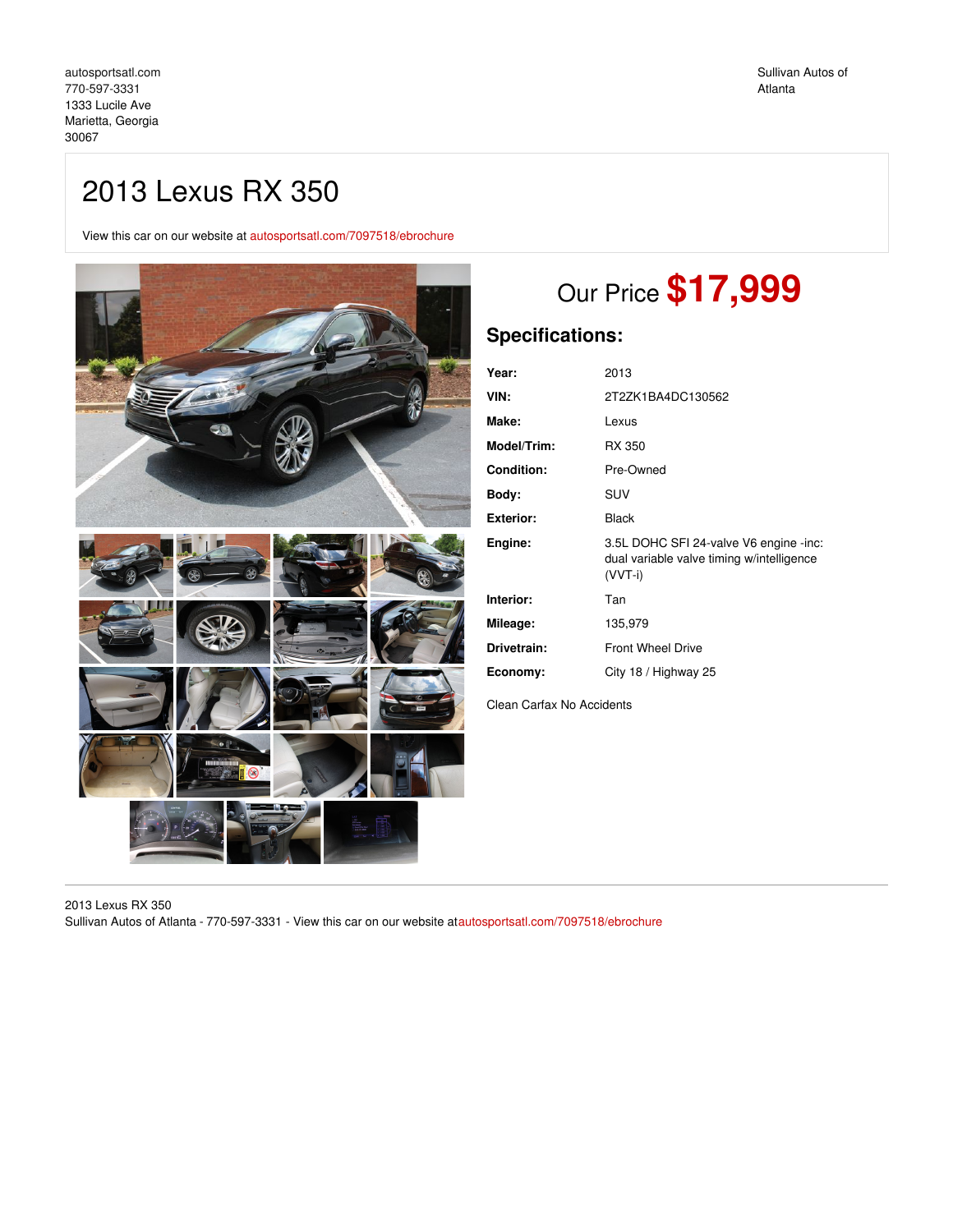

#### 2013 Lexus RX 350

Sullivan Autos of Atlanta - 770-597-3331 - View this car on our website a[tautosportsatl.com/7097518/ebrochure](https://autosportsatl.com/vehicle/7097518/2013-lexus-rx-350-marietta-georgia-30067/7097518/ebrochure)

## **Installed Options**

## **Interior**

- 10-way pwr front bucket seats -inc: pwr lumbar, adjustable headrests, easy exit driver seat
- Automatic dual-zone climate control -inc: air filter Bird's-eye maple wood trim
- Cargo area pwr outlet- Carpeted floor mats- Chrome inside door handles- Cloth seat trim
- Coat hooks- Cruise control- Dual extendable illuminated vanity visors
- Dual front/rear assist grips- Electrochromic rearview mirror w/compass
- Electroluminescent instrumentation- Electronic fuel-filler door release
- Front seatback pockets- Front/rear cupholders
- HomeLink programmable garage door opener- Illuminated entry
- Interior lighting -inc: dome light, foot lights, LED spot lights, LED illuminated glove box, door-mounted courtesy lights, front/rear map lights, cargo area light
- LCD multi-info display w/outside temp gauge
- Leather-wrapped pwr tilt/telescoping steering wheel -inc: audio/phone/display controls
- Leather-wrapped shift knob- Lexus personalized settings
- Organic light-emitting diode (OLED) multi-info display in gauge cluster
- Pull-out front door storage pockets
- Pwr door locks -inc: 1-touch open/close, anti-lockout feature
- Pwr windows -inc: 1-touch auto up/down, jam protection, remote-linked opening
- Rear air conditioning vents- Rear storage compartment under cargo area floor
- Rear window defogger w/timer
- Reclining/sliding rear 40/20/40 split one-touch fold-down seat -inc: adjustable headrests
- Sliding front center console -inc: illuminated storage bin, dual pwr outlets, pass-through storage
- SmartAccess remote entry system -inc: touch sensor door handles, trunk release, rollingcode technology, multi-function remote entry system, panic feature, volume-adjustable confirmation tone
- Tonneau cover- Vehicle theft-deterrent & immobilizer system

## **Exterior**

- 18" x 7.5" 5-spoke alloy wheels -inc: 235/60VR18 all-season tires